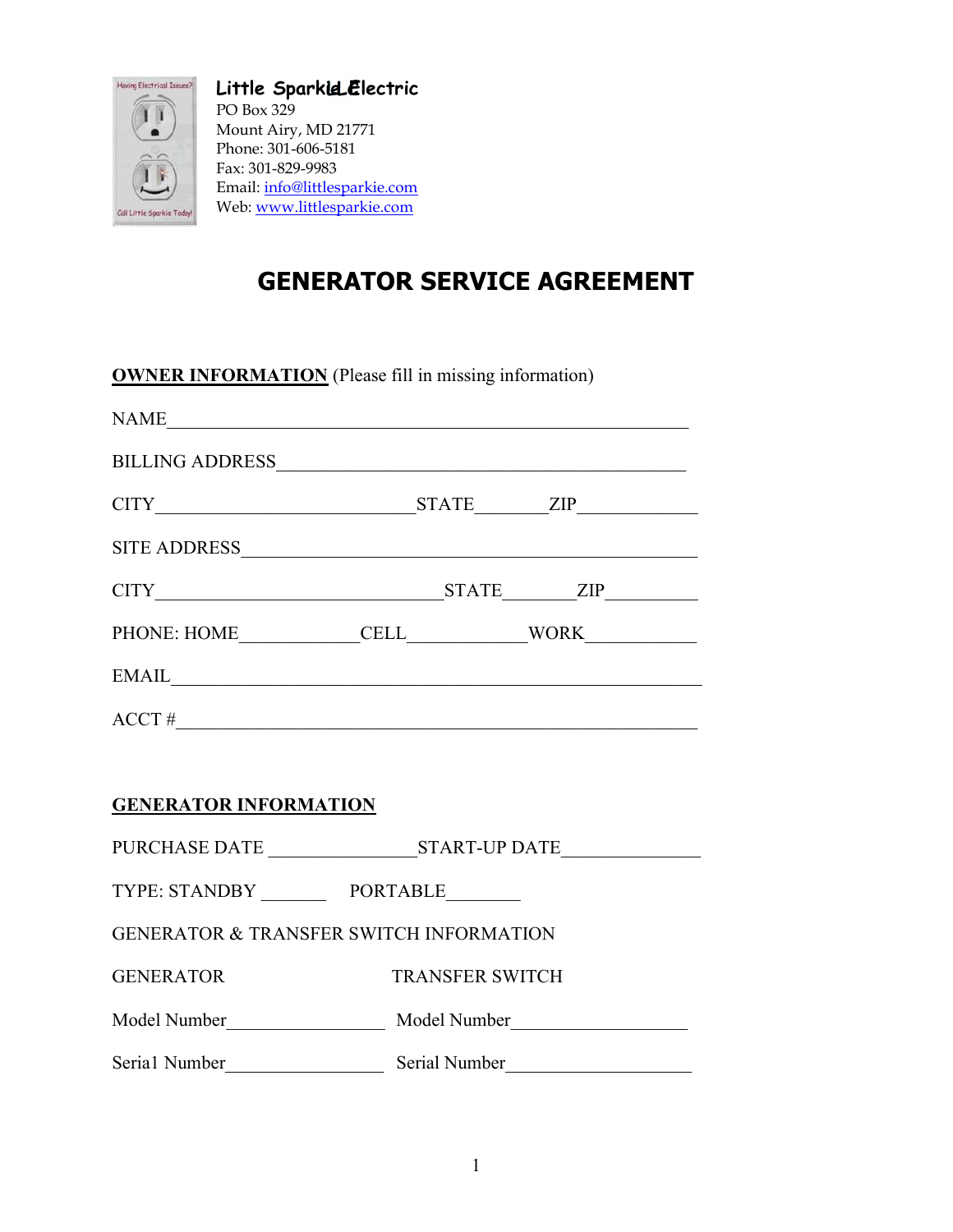## SCHEDULE OF SERVICES

- 1. Complete operational test of the equipment.
- 2. Start-up inspection. (Applies to new installations only)
- 3. Semi-annual (October and April) inspection of:
	- Fuel lines for wear, cracks and leaks
	- Exhaust system for safety and leaks
	- Oil level and condition
	- Air shrouds
	- Cooling fans
	- Electrical wiring for fraying and bad connections
	- Fuel filter and air filter (replace if necessary)
	- Spark plugs (replace if necessary)
	- Radiator, coolant levels and leaks
	- Battery charging system
	- Control box wiring, voltage and frequency settings
	- Transfer switch for proper settings and operation

4. Annual replacement of oil and oil filter.

#### **ACCEPTANCE**

Upon acceptance, please sign and return this Agreement accompanied by payment to Little Sparkie Electric LLC, PO Box 329, Mt. Airy, MD 21771.

ACCEPTED this\_\_\_\_\_\_\_\_\_ day of \_\_\_\_\_\_\_\_\_\_\_\_\_\_\_ , 20\_\_ by

**CUSTOMER** 

Customer's Signature\_\_\_\_\_\_\_\_\_\_\_\_\_\_\_\_\_\_\_\_\_\_\_\_\_\_\_\_\_\_\_\_\_\_\_\_\_\_\_\_\_\_\_\_\_\_\_

#### **COMPANY**

Company Representative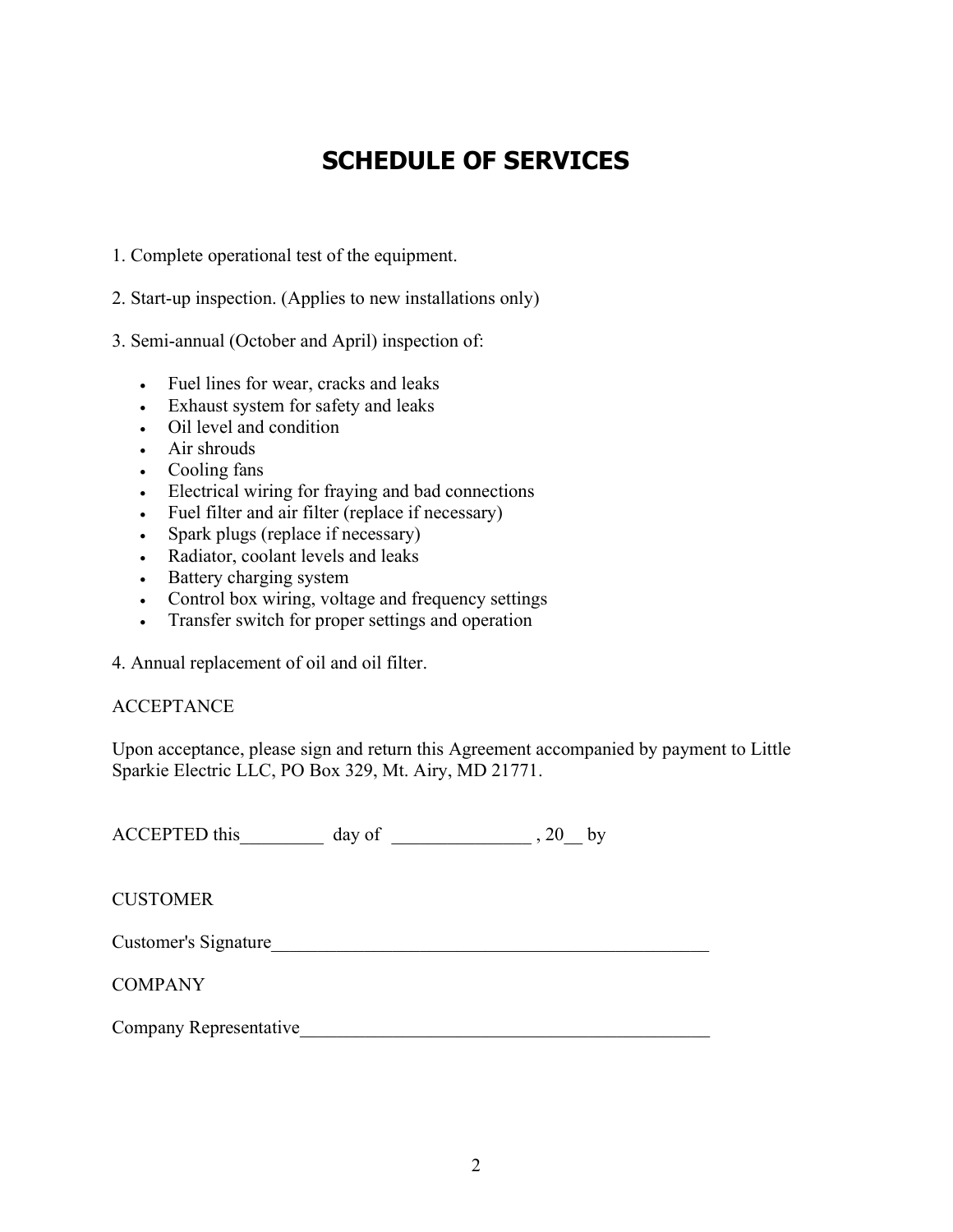## TERMS OF AGREEMENT

This SERVICE AGREEMENT between  $(Owner)$  located and LITTLE SPARKIE ELECTRIC LLC (Contractor) is on the equipment as described above only.

The premium is \$350 per year for air-cooled units and portables, and \$400 for liquid-cooled units. This agreement is effective October 1 through September 30 with semi-annual inspections.

This agreement will automatically renew on its anniversary date, unless either party shall notify the other in writing at least thirty (30) days prior to the anniversary date.

Owners will receive a Generator Inspection Report (see attached) after each semi-annual inspection.

If and when price adjustments would be necessary, Little Sparkie Electric will provide written notice at least 30 days in advance of the effective date. No claim for damages due to termination under the above stated information shall arise against either party.

Please be aware that this is a maintenance agreement and does not cover batteries or repairs. No other work will be performed without permission. Express customer consent will be required for additional work out of the scope of this contract, and will be performed at \$130.00 per hour plus travel time.

Normal business hours for Little Sparkie Electric are 7:00 AM to 4:00 PM. Monday through Friday.

24-hour emergency service is available by calling 301-606-5181. Rate for emergency service is double normal hourly rate as stated above.